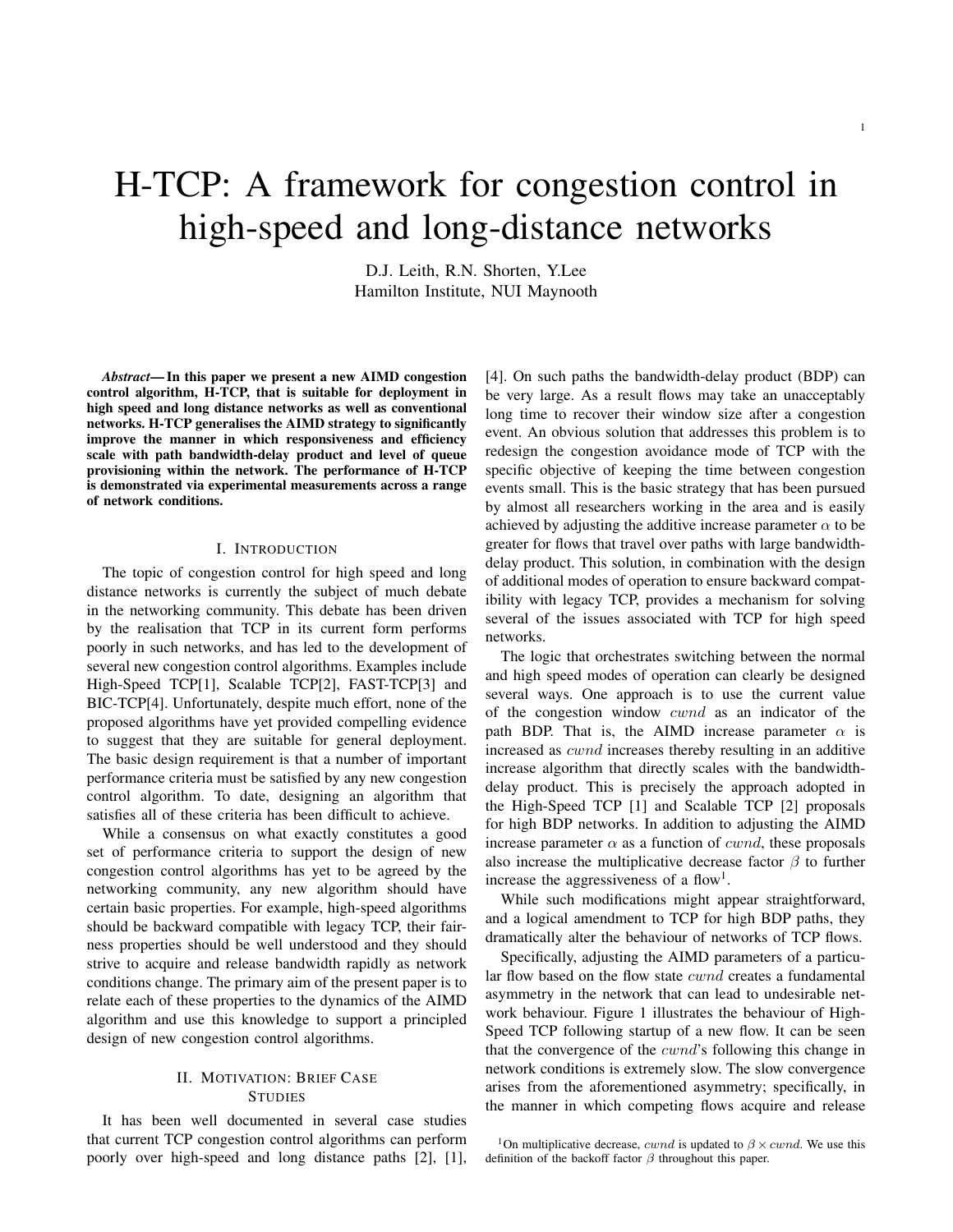

Fig. 1: Example of two High-Speed TCP flows illustrating slow convergence to fairness. (NS simulation, 500Mb bottleneck link, 100ms delay, queue 500 packets)

bandwidth. Paradoxically, flows with a large cwnd release bandwidth (due to increased  $\beta$ ) more slowly than those with a smaller cwnd, and acquire bandwidth at a faster rate (due to a larger  $\alpha$ ). Newly started flows are consequently placed at a disadvantage against established flows. <sup>2</sup>

In Scalable TCP, the AIMD increase parameter is selected to be proportional to the instantaneous cwnd value. This has the effect of making the duration of a congestion epoch invariant with congestion window size. The impact, however, of this change on the behaviour of Scalable TCP flows following startup of a second flow is illustrated in Figure 2. It can be seen that the flows do not convergence to fairness. In fact, the Scalable TCP algorithm is a multiplicative-increase multiplicative-decrease (MIMD) algorithm as opposed to an additive-increase multiplicative-decrease (AIMD) one. It has been known for many years [5] that MIMD algorithms need not converge to fairness under drop-tail queueing.

Evidently, TCP congestion control algorithms must be designed with a number of multiple objectives in mind. In particular, adequately addressing all of the following issues seems to be a minimum requirement in the design of any TCP protocol that is suitable for deployment in high BDP networks.

- (i) Friendliness with legacy TCP. In low speed environments new variants of TCP should behave similarly to legacy TCP traffic. In high-speed environments, legacy TCP traffic should not be completely starved of bandwidth.
- (ii) Efficiency. TCP should ensure efficient use of network resources. In particular, TCP flows should strive to



Fig. 2: Example of two Scalable TCP flows illustrating lack of convergence to fairness. (NS simulation, 500Mb bottleneck link, 100ms delay, queue 500 packets)

efficiently utilise available bandwidth.

- (iii) **Fairness.** We refer here to fairness between competing flows that utilise the *same* TCP algorithm. We expect that new variants of TCP should be not be significantly more unfair than current TCP (e.g. RTT unfairness should be no worse than that exhibited by current TCP algorithms).
- (iv) Responsiveness. That is, how quickly flows respond to changes in network conditions such as the starting or stopping of a network flow.

Our objective in the remainder of this paper is to devise a congestion control algorithm for high-speed networks that performs well according to all of the above criteria.

# III. NETWORK DYNAMICS

The AIMD algorithm that is used in TCP has two key features that underpin its convergence behaviour. Firstly, flows increase their  $cwnd$  at the same rate  $3$  and seize bandwidth at the same rate. That is, we have symmetry in the flow increase rates. Secondly, the backoff mechanism is multiplicative. Hence, following congestion, flows with a larger cwnd will reduce this cwnd by more, in absolute terms, than flows with a smaller cwnd. That is, larger flows yield more bandwidth than smaller flows. Flows with smaller cwnd thereby gain a certain advantage over flows with larger cwnd, and it is this that enables flows with small cwnd to seize bandwidth from flows with large cwnd until balance is reached in the network.

We can express this mathematically as follows. Let  $w_i(k)$ denote the cwnd value of flow i immediately before backoff

<sup>&</sup>lt;sup>2</sup>In the example shown the second flow experiences a packet drop early in slow-start. While slow-start might be amended to improve start-up performance, as noted previously this does not remove the difficulties associated with the slow responsiveness of the congestion avoidance algorithm.

<sup>&</sup>lt;sup>3</sup>We assume for the moment that flows have the same round-trip time. This simplifies the discussion, but the arguments presented carry over to the more general case, see later.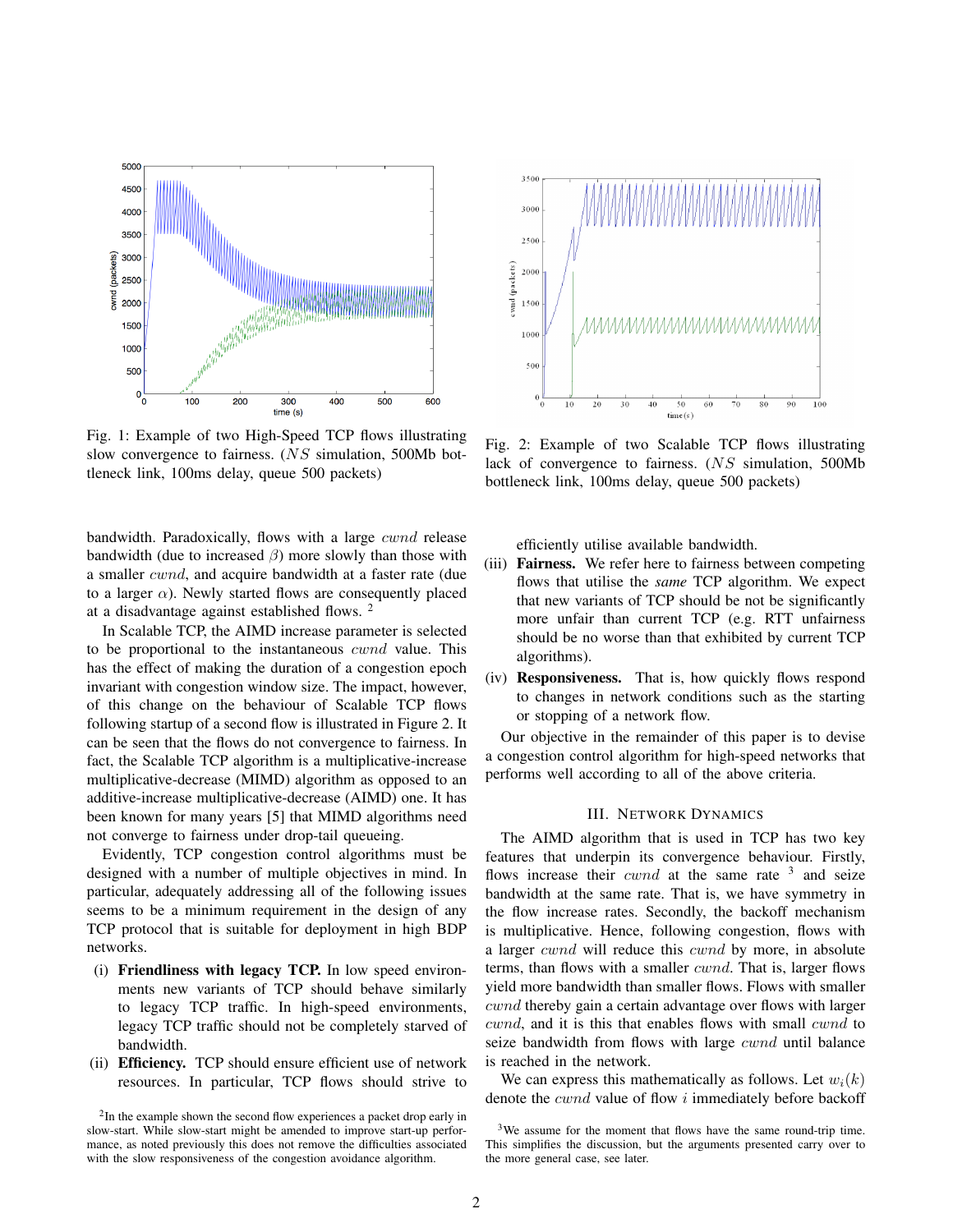

Fig. 3: Illustration of TCP convergence rate (NS simulation,  $\alpha_i = 1, \beta_i = 0.5,$  dumb-bell with 10Mbs bottleneck bandwidth, 100ms propagation delay, 40 packet queue).

with k indexing the congestion events. Let  $\alpha_i(k)$  and  $\beta$  be the AIMD increase and decrease parameters of the *i*'th flow, and let  $T(k)$  be the interval between congestion events k and  $k+1$ . We measure  $T(k)$  in seconds and define  $\alpha_i(k) =$  $(w_i(k + 1) - \beta w_i(k))/T(k)$  which is simply the effective increase rate in packets/s. Note one can often approximate  $\alpha_i(k)$  by  $1/RTT_i$  where  $RTT_i$  is the round-trip time of flow i. From the AIMD algorithm we have that

$$
w_i(k+1) = \beta w_i(k) + \alpha_i(k)T(k)
$$
\n(1)

And for two flows  $i$  and  $j$  that experience congestion it follows that

$$
w_i(k+1) - w_j(k+1) = \beta(w_i(k) - w_j(k))
$$
 (2)

After n congestion events we have

$$
w_i(k+n) - w_j(k+n) = \beta^n(w_i(k) - w_j(k))
$$
 (3)

Since  $\beta$  < 1, we can see that the congestion windows  $w_i$ and  $w_i$  must eventually converge to the same values.

It follows immediately from this analysis that the number of congestion epochs that flows take to converge is determined by the backoff parameter  $\beta$ . With  $\beta = 0.5$ , after 2.3 congestion epochs the difference in flow congestion windows will have reduced to less than 20%, and after approximately 4 congestion epochs to less than 5%. This behaviour is illustrated, for example, Figure 3.

While  $\beta$  determines the number of congestion epochs for convergence, the duration of the congestion epochs obviously depends on both  $\beta$  and  $\alpha$ . Increasing  $\beta$  and/or increasing  $\alpha$  reduces the congestion epoch duration. Note, however, that adjusting  $\beta$  to reduce congestion epoch duration results in a corresponding (exponential) increase in the number of congestion epochs before convergence.

A second key insight that can be gained from the foregoing analysis is that symmetry in the increase rates of the competing flows plays a central role in ensuring convergence to a fair equilibrium. In one sense this observation is unsurprising - it has been known for many years that asymmetry created by differences in RTT (leading directly to differences in increase rate) creates unfairness. However, other types of asymmetry, such as that created by the High-Speed TCP algorithm where the increase rate is coupled to *cwnd* size, can evidently induce both unfairness and complex transient behaviour.

Comment: Different RTTs. The foregoing analysis can be extended to include flows with different round-trip times as follows. Let  $z_i = w_i/\alpha_i$  be the congestion window normalised by the increase rate. It follows that  $z_i(k + 1) =$  $\beta z_i(k) + T(k)$  and  $z_j(k+1) = \beta z_j(k) + T(k)$ . Hence,  $z_i(k+1) - z_j(k+1) = \beta(z_i(k) - z_j(k))$  similarly to (2). In equilibrium  $z_i = z_j$ ; that is,  $w_i/w_j = \alpha_i/\alpha_j$ . Recalling that  $\alpha_i \approx 1/RTT_i$  we have  $w_i/w_j \approx RTT_j/RTT_i$ .

Comment: Network equilibrium. More generally, in equilibrium we have that  $w_i = \frac{\alpha_i T(k)}{1 - \beta_i}$ . Hence, for two flows  $1-\beta_i$ *i* and *j*,  $\frac{w_i}{w_j} = \frac{\alpha_i(1-\beta_j)}{\alpha_j(1-\beta_i)}$  $\frac{\alpha_i(1-\beta_j)}{\alpha_j(1-\beta_i)}$ . This analysis indicates that fairness is ensured when the ratio  $\frac{\alpha_i}{1-\beta_i}$  is the same for all flows. Since in the case of standard TCP we have that  $\alpha_i = 1$ ,  $\beta_i = 0.5$ , the requirement for fairness with standard TCP flows is that  $\alpha_i = 2(1 - \beta_i)$ .

Comment: Symmetry. It is easily observed that the foregoing analysis is not only valid for conventional AIMD networks, but also extends to any network type in which flows update their congestion windows according to

$$
w_i(k+1) = \beta w_i(k) + k_i f(T(k)),
$$
\n(4)

where  $k_i$  is some constant, and  $f(T(k))$  is any function that is the same for all flows i.e ensuring symmetry between flows.

Comment: Unsynchronised drops. In equation (3) we have implicitly assumed that flows  $i$  and  $j$  both experience drops at every congestion event i.e that they flows are synchronised. The analysis can be extended to unsynchronised flows but at the price of a more involved development, see [6], [7] for details. The qualitative insights relating to the influence of the AIMD parameters remain unchanged in the unsynchronised case.

#### IV. GENERALISING AIMD

We consider generalising the AIMD algorithm by allowing the increase parameter to vary as a function of the elapsed time since the last congestion event. Specifically, if we let  $\Delta$  denote the time in seconds that has elapsed since the last congestion event experienced by a flow, we adjust the AIMD increase parameter according to some function which we denote  $\bar{\alpha}(\Delta)$ . To provide backward compatibility with legacy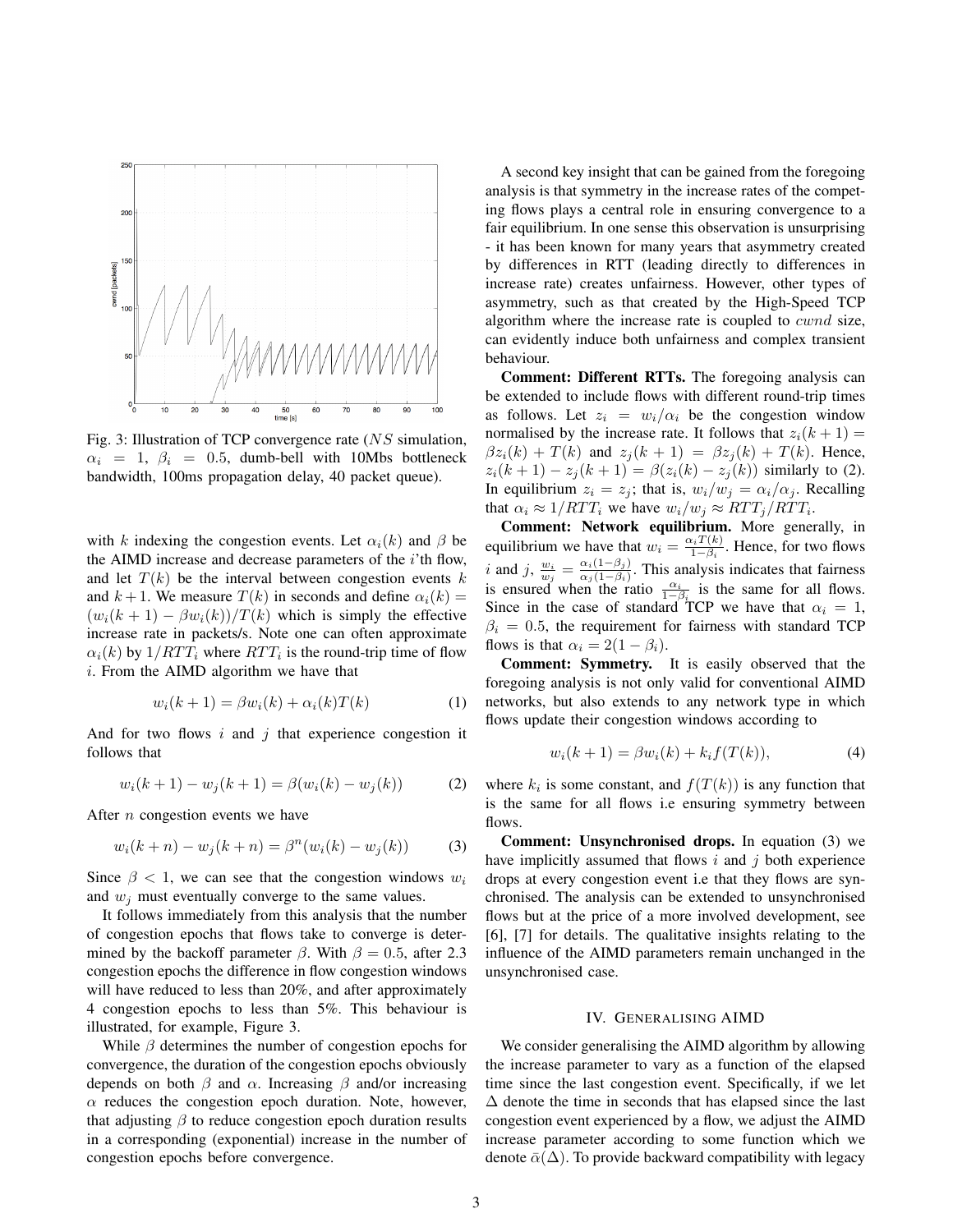

Fig. 4: Convergence of flows where AIMD increase parameter is varied as a function of elapsed time since last backoff according to (7). (NS simulation, 500Mb bottleneck link, 100ms delay, queue 500 packets)

TCP flows we consider adjusting the increase parameter as follows

$$
\bar{\alpha}(\Delta) = \begin{cases} 1 & \Delta \leq \Delta^L \\ \bar{\alpha}^H(\Delta) & \Delta > \Delta^L \end{cases}
$$
 (5)

where  $\Delta^L$  is the threshold for switching from standard/legacy operation to the new increase function,  $\bar{\alpha}^H(\Delta)$ . Here we use the overstrike on  $\bar{\alpha}$  to indicate that this is the increase rate measured in packets/RTT as opposed to packets/sec; that is, we would update cwnd to cwnd +  $\alpha(\Delta)/cwnd$  on receipt of each TCP ACK packet. The choice of function  $\bar{\alpha}^H(\Delta)$  is governed by the rate at which bandwidth should be acquired. Note that when  $\bar{\alpha}^H(\Delta) = 1$ we recover the standard AIMD algorithm.

We can immediately make the observation that, because the adjustment is based on time since the last back-off, flows already in high speed mode are not awarded a long-term advantage over newer flows. When drops are synchronised, flows grab bandwidth at the same rate. When drops are not synchronised, flows grab bandwidth at the same rate on *average*, provided their probability of backing off on congestion is the same.

It follows from the results of the previous section that the number of congestion epochs for convergence is determined by the backoff factor  $\beta$ . This is illustrated in Figure IV which shows convergence following startup of a second flow. The backoff factor here is the standard TCP value of 0.5 and it can be seen that convergence takes approximately 4 congestion epochs, as with standard TCP (Figure 3).

Note that from a user perspective, the issue of interest is the convergence rate in seconds rather than the convergence rate measured in congestion epochs. To improve the responsiveness of a network we therefore need to choose the

increase function  $\bar{\alpha}^H(\Delta)$  such that the duration of the congestion epochs remains reasonably small as the bandwidthdelay product on a path increases. The congestion epoch duration is given by the solution to the implicit equation

$$
\alpha(k)T(k) = w(k+1) - \beta w(k) \tag{6}
$$

where  $\alpha(k) = \frac{\int_0^{T(k)} \bar{\alpha}(t) dt}{T(k)RTT}$ . Choosing, for example,

$$
\bar{\alpha}^{H}(\Delta) = 1 + 10(\Delta - \Delta^{L}) + (\frac{\Delta - \Delta^{L}}{2})^{2}.
$$
 (7)

and  $\Delta_L = 1$ s yields a polynomial increase in *cwnd* over a congestion epoch and by adjusting the polynomial we can adjust the congestion epoch duration. In particular, the increase function (7) yields the congestion epoch duration for a single flow, as a function of congestion window size, shown in Figure 5. It can seen that the congestion epoch duration is around 10s for a bandwidth-delay product of 10,000 packets, yielding a convergence time to 20% of final value of 25s, and a convergence time to 5% of final value of 40s. This choice of convergence time is somewhat arbitrary and other choices of increase function would yield different values. However, the precise responsiveness requirement in future networks is currently not well defined and so we leave this, and the associated specific choice of increase function, as a question for further debate. The increase function (7) is used in the rest of this paper merely as an illustrative example that yields convergence times that seem reasonable.

Detailed experimental results measuring the performance of the proposed increase law are presented in later sections. Here, however, we can briefly make some preliminary observations. Figure IV illustrates the congestion window evolution obtained using the increase function (7).

- (i) Response function. It is readily shown that (7) has a response function similar to that proposed by Floyd [1].
- (ii) Friendliness. Define the effective linear increase as  $(w(k+1)-w(k))/T(k)$ . This is the value of increase parameter in conventional AIMD that corresponds to the increase function (7). The effective increase parameter in units of packets/RTT is shown in Table I for a range of bandwidth-delay products. This an indication of the number of standard TCP flows (neglecting statistical multiplexing of backoffs) whose aggregate would be equivalent to a flow using increase function (7).
- (iii) RTT unfairness. Using a similar argument to that in the previous section, namely working in terms of normalised congestion windows, we can see that the degree of RTT unfairness is similar to that with standard TCP.
- (iv) RTT scaling. Recall that for standard TCP we have that the effective increase rate is inversely proportional to round-trip time. A similar situation holds for the increase function (7). In both cases, we note that the additive increase law can be effectively made invariant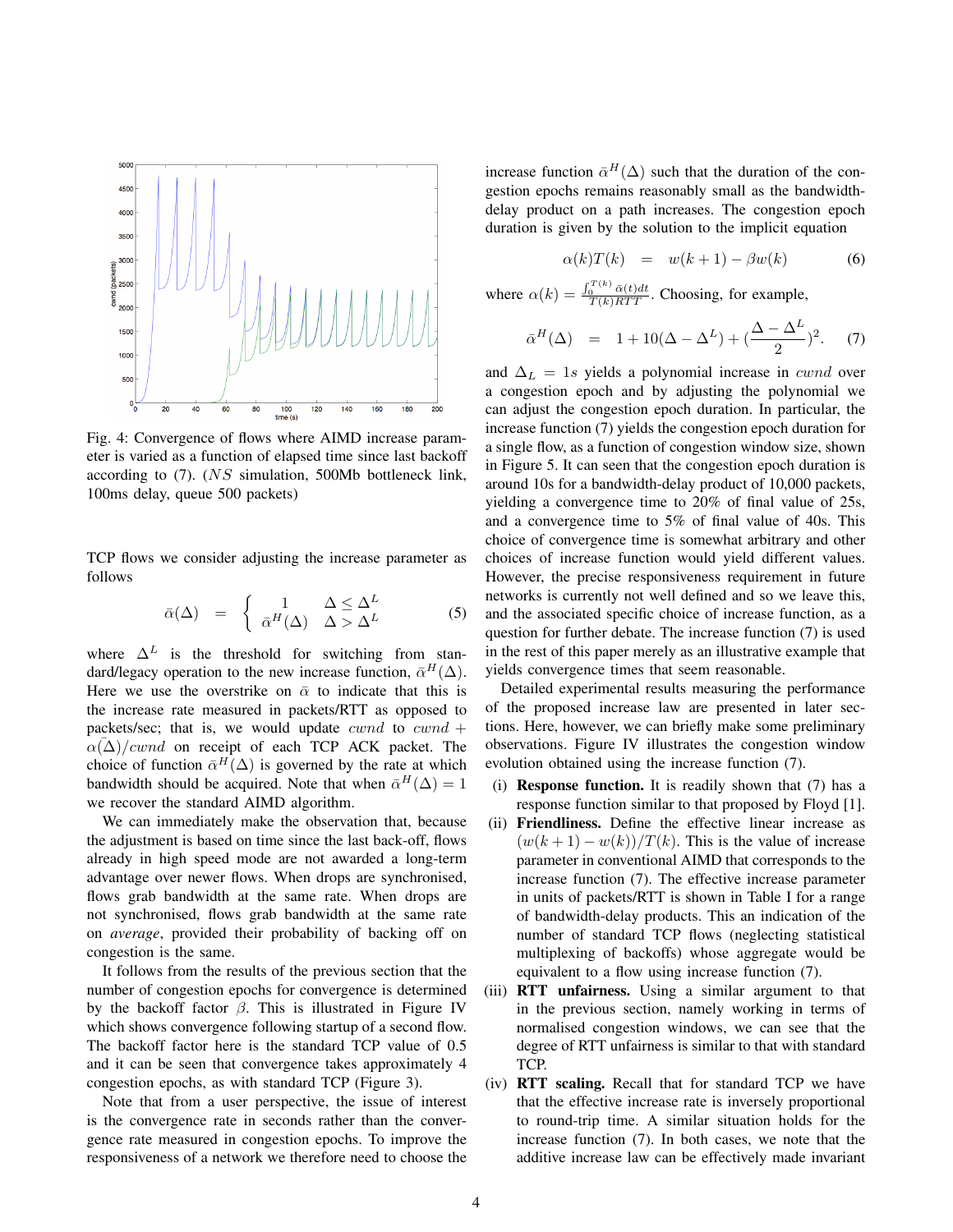with round-trip time by simply scaling  $\alpha$  by the roundtrip time<sup>4</sup> in which case the convergence time also becomes invariant with round-trip time. Such RTT scaling also can be expected to reduce the level of unfairness experienced between competing flows with different round-trip times.

| Congestion | Effective number      |                   |            |
|------------|-----------------------|-------------------|------------|
| window     | of standard TCP flows |                   |            |
| (packets)  |                       |                   |            |
|            | 10ms                  | 100 <sub>ms</sub> | 250ms      |
|            | <b>RTT</b>            | <b>RTT</b>        | <b>RTT</b> |
| 10         |                       |                   |            |
| 100        |                       | 2                 | 5          |
| 1000       | 3                     | 12                | 22         |
| 2000       | 4                     | 19                | 32         |
| 5000       | 8                     | 33                | 55         |
| 10000      | 12                    | 49                | 82         |
| 20000      | 19                    | 72                | 123        |
| 50000      | 32                    | 122               | 208        |

TABLE I: Effective increase parameter (packets/RTT) vs window size.



Fig. 5: Peak window size achieved vs duration of congestion epoch with standard TCP and with  $\alpha^H$  selected according to (7)

## V. ADAPTIVE BACKOFF

While the AIMD increase parameter  $\alpha$  has a relatively straightforward impact on network behaviour (provided care is taken to maintain the appropriate symmetry) the influence of the backoff factor  $\beta$  is more complicated. With regard to responsiveness, changes to  $\beta$  impact both the congestion epoch duration and the number of congestion epochs before convergence. Further, the choice of backoff factor has a significant impact on throughput efficiency and queue requirements within the network.

#### <sup>4</sup>It is of course prudent to restrict such scaling to lie in some interval, say [0.5,10], to prevent misbehaviour on paths with very short or very long round-trip times.

# *A. Throughput Efficiency*

While the basic function of congestion control is to regulate network congestion, it is clearly desirable to also ensure that the network flows, on aggregate, fully utilise the available network resources. Consider, initially, a network with a single bottleneck link (multiple bottlenecks will be considered later). When the network experiences congestion the link buffer is full and the network bottleneck is necessarily operating at link capacity. The corresponding data throughput through the bottleneck link is given by

$$
R(k)^{-} = \sum_{i}^{n} \frac{w_i(k)}{T_i + \frac{q_{max}}{B}} = B
$$
 (8)

where  $B$  is the link capacity,  $q_{max}$  is the bottleneck buffer size,  $T_i$  is the round-trip-time experienced by the  $i'th$  source when the bottleneck queue is empty. We let  $\beta_i(k) = \beta_i$  if flow  $i$  experiences a loss at the  $k$ <sup>th</sup> congestion event and otherwise  $\beta_i(k) = 1$  (i.e. flow i does not backoff). Then, following congestion, the data throughput is given by

$$
R(k)^{+} = \sum_{i}^{n} \frac{\beta_i(k)w_i(k)}{T_i}
$$
 (9)

under the assumption that the bottleneck buffer empties<sup>5</sup>. If the sources backoff too much, data throughput will suffer as the queue will empty for a period of time and thus the link will operate below its maximum rate. A simple method to ensure maximum throughput is to equate the rates  $R(k)$ <sup>-</sup> and  $R(k)^+$ . This can be achieved by enforcing the following constraint,

$$
\beta_i \ge \frac{T_i}{T_i + \frac{q_{max}}{B}} = \frac{RTT_{min,i}}{RTT_{max,i}}.\tag{10}
$$

For a given choice of  $\beta_i$  one may seek to choose  $q_{max}$ such that  $R(k)^{+} = R(k)^{-}$  for all k. Evidently, for the case of networks employing standard TCP, namely  $\beta_i = 0.5$ , it follows  $q_{max} \geq BT_i$ . This is, at least in part, the origin of the bandwidth-delay product (BDP) rule. The BDP rule is, however, only one of many strategies that could be adopted to ensure that Equation (10) is satisfied. In particular, for any given queue size  $q_{max}$  one may simply set

$$
\beta_i = \frac{RTT_{min,i}}{RTT_{max,i}}\tag{11}
$$

for all i; thereby ensuring that  $R(k)^{+} = R(k)^{-}$  for all  $k$ . The effect of this AIMD modification can be seen in Figure 6. In this example the queue provisioning is less than the bandwidth-delay product and the queue empties for a substantial period following backoff by a factor of 0.5 (see the first backoff event in the figure) with an associated reduction in link utilisation. Once the flow adjusts its backoff

<sup>&</sup>lt;sup>5</sup>This assumption merely streamlines the presentation. If the queue does not empty at the k'th congestion event, we have trivially that  $R(k)^{+} =$  $R(k)$ <sup>-</sup> and link utilisation is 100%.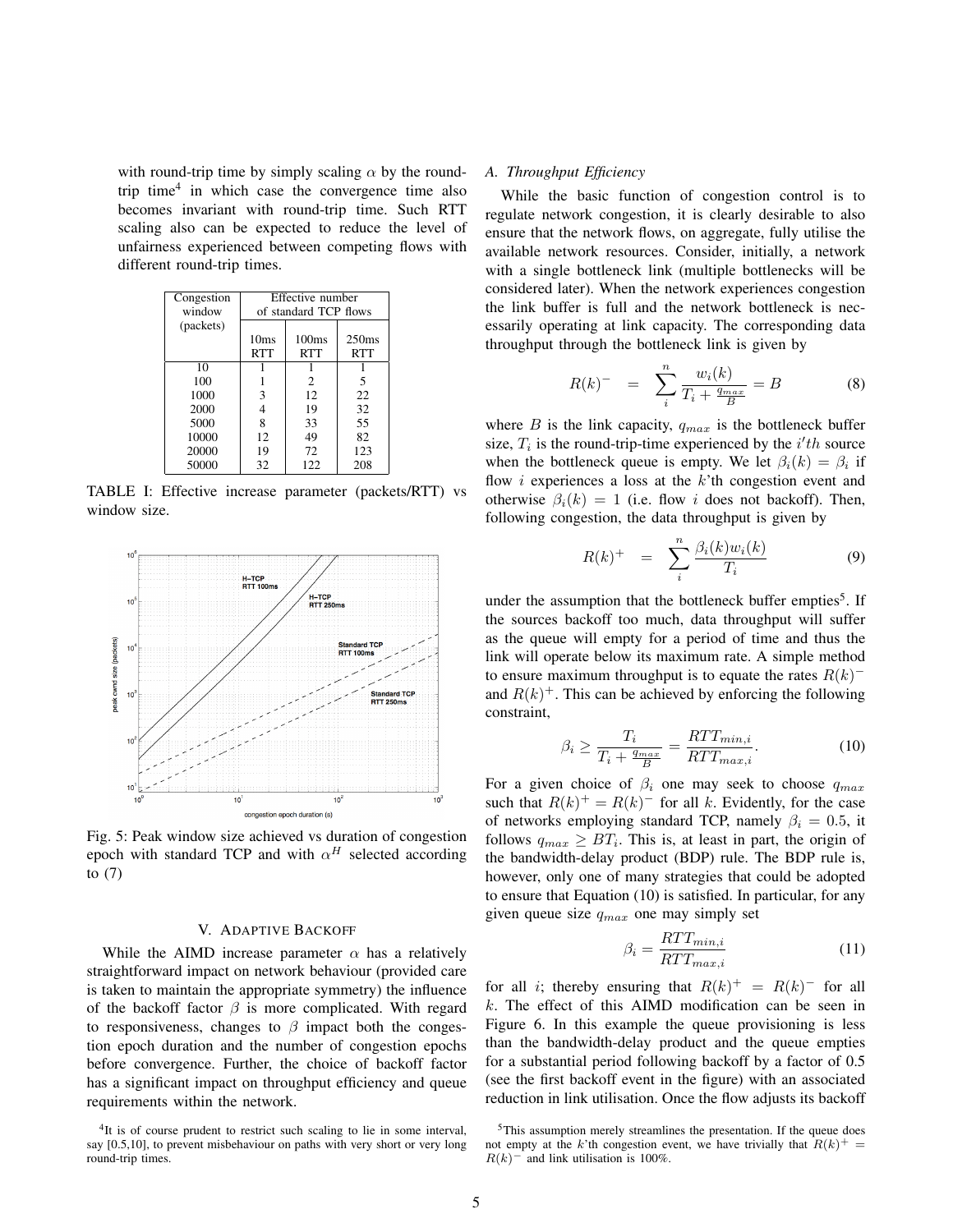factor to the level of buffer provisioning we can see that the queue now just empties following a backoff event and the link continues to operate at capacity as desired. With this approach, rather than designing buffers to accommodate the TCP AIMD algorithm, we modify the AIMD algorithm to accommodate the buffers in the network. This is particularly relevant in high-speed environments where queues are often relatively small relative to the delay-bandwidth product.



Fig. 6: Congestion window and queue occupancy time histories with adaptive backoff. The delay bandwidth product is 85 packets. (NS simulation, bandwidth 10Mbs, RTT 100ms, queue 25 packets)

.

Comment: Primal-Dual Strategies. The BDP-rule and the adaptive backoff strategy proposed above may be thought of as, respectively, primal and dual methods. The BDP strategy requires correct sizing of the network buffers. The adaptive backoff strategy requires that each source adjust its backoff factor appropriately.

Comment: Statistical Multiplexing. The BDP rule is derived from consideration of link utilisation in the worst case where all flows backoff at each congestion event. This situation applies when only a single TCP flow is present and also occurs with many flows provided that the flows are synchronised i.e. every flow experiences a loss at every congestion event. When flows are not synchronised, by definition only a proportion of flows backoff at each congestion event. Thus on average more packets remain in flight than in the synchronised case and so the queue is less likely to empty. Consequently, under unsynchronised conditions we expect that the link utilisation will be strictly greater than under synchronisation (assuming the queue is sized less than the BDP - otherwise the utilisation is trivially always 100%). Studies that we have carried out indicate that the statistical multiplexing gain with adaptive backoff behaves similarly to that with standard TCP; that is, the buffering requirement is

approximately inversely proportional to  $\sqrt{n}$  where *n* is the number of competing flows (see Appenzeller *et al*[8]).

Comment: Implementation. We note that the feasibility of obtaining reliable measurements of instantaneous RTT is an open question and do not propose use of this quantity. We have found that minimum and maximum RTT are, however, relatively straightforward to estimate.

## *B. Efficiency vs Responsiveness*

It is important to be aware that adjusting the flow backoff factors can be expected to have an impact on network responsiveness. Indeed, within the AIMD paradigm the foregoing analysis seems to indicate that a tradeoff of sorts exists between responsiveness and link utilisation. Increasing the backoff factor  $\beta$  to improve efficiency decreases responsiveness (as measured by number of congestion epochs before convergence<sup>6</sup>). Conversely, decreasing the backoff factor increases responsiveness but decreases efficiency, at least when queues are small. Note that large queues resolve this tradeoff in favour of using a small backoff factor. However, when queues are small the situation is less clear. One approach is to restrict the backoff factor to an interval  $[0.5, \beta_{max}]$ . The value selected for  $\beta_{max}$  then reflects the preferred compromise between efficiency and responsiveness. We suggest that a reasonable choice for  $\beta_{max}$  in current networks might be 0.8 for the following two reasons: (i) a backoff factor of 0.8 ensures 100% link utilisation with queues sized at only 25% of the bandwidth-delay product<sup>7</sup> which is already a fairly large reduction in the buffering requirement, and (ii) a backoff factor of 0.8 corresponds to a convergence time of 7 congestion epochs for 80% convergence and 12 congestion epochs for 95% convergence and so the slow down in responsiveness is relatively small. While this value is used in the rest of this paper, other choices of backoff limit are certainly possible and the final choice is left as future work.

#### *C. Maintaining Fairness*

Adjustment of the flow backoff factors  $\beta_i$  can lead to unfairness between competing flows. The analysis in Section IV shows, however, that fairness can be restored by adjusting  $\alpha_i$  such that  $\alpha_i = 2(1 - \beta_i)^8$ . This yields the following

 ${}^{6}$ Increasing  $\beta$  decreases the congestion epoch duration while increasing the number of congestion epochs for convergence. Typically, however, it is the latter effect that dominates as the number of epochs increases exponentially with  $\beta$  whereas the epoch duration only decreases linearly.

 $7$ This is the worst case buffering requirement and is reduced by statistical multiplexing of flow backoffs.

<sup>&</sup>lt;sup>8</sup>This yields fairness in the sense that flow congestion windows are equal. We use this notion of fairness as it naturally arises in describing network behaviour in terms of congestion events. Other forms of fairness could, of course, also be used and the backoff scheme modified appropriately.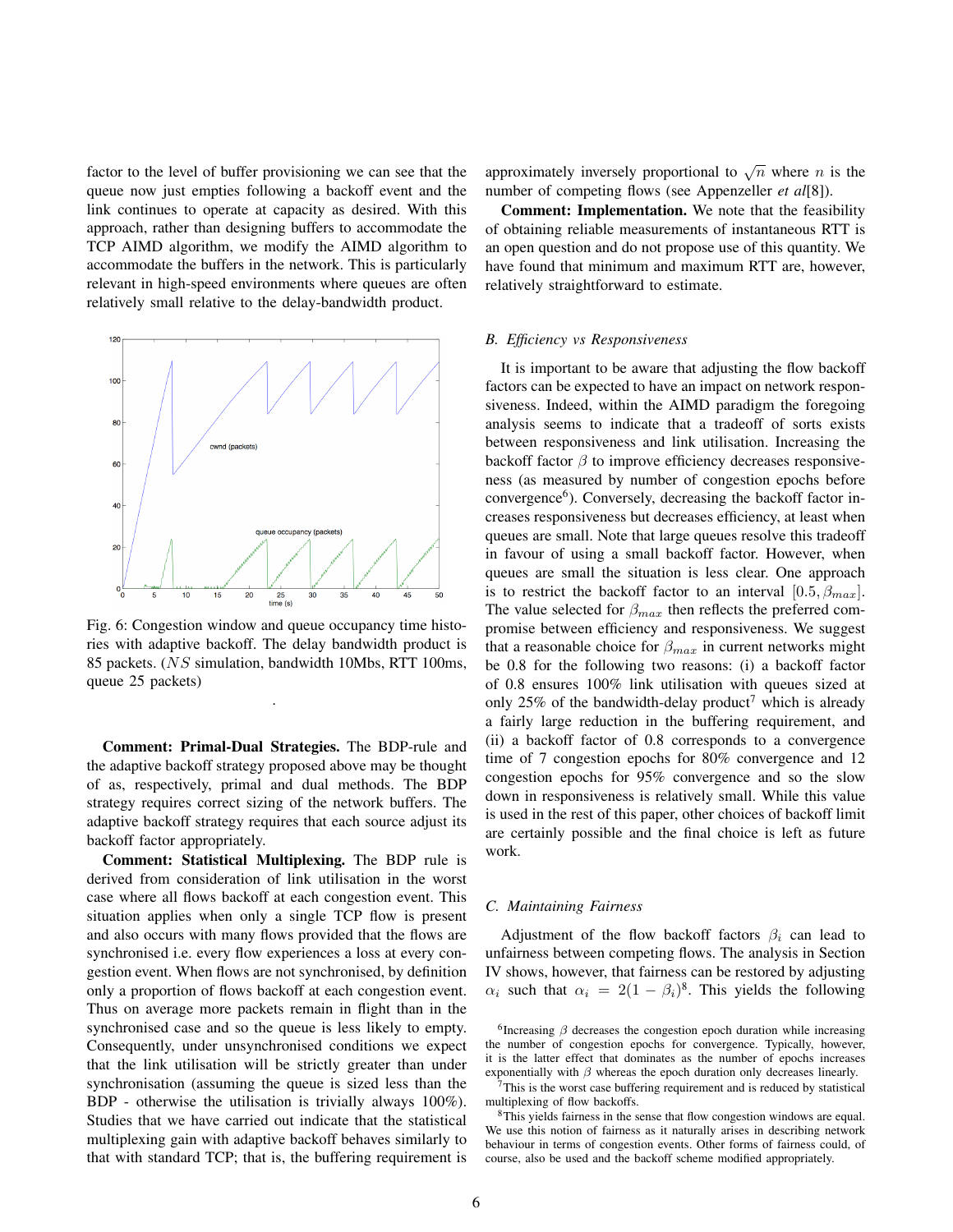adaptive backoff algorithm

$$
\beta_i(k) = \frac{RTT_{min,i}(k)}{RTT_{max,i}(k)};
$$
  
\n
$$
\alpha_i(k) = 2(1 - \beta_i(k))
$$

The effect of adjusting  $\alpha_i$  in this manner is illustrated in Figure 7, where in a network of 25 flows the proportion of standard and adaptive AIMD flows is varied. It can be seen that the ratio of the mean peak congestion windows of the standard and adaptive flows always stays close to unity.



Fig. 7: Fairness of adaptive and conventional TCP flows vs number of adaptive AIMD flows (out of 25 flows in total, remaining flows are conventional TCP flows). NS simulation, 155Mb bottleneck link, 120ms delay, queue 125 packets. Network includes background web traffic of approximately 1% link bandwidth.

#### *D. Multiple Bottlenecks*

It is easy to see that the proposed adaptive backoff strategy readily extends to paths with multiple congested links. Assume, for the moment, the worst case from a link utilisation viewpoint) situation where flows are synchronised. At congestion we have that

$$
R(k)^{-} = \sum_{i=1}^{n} \frac{w_i(k)}{\sum_{j=1}^{m} (T_i + q_j(k)/B_j)} = B \quad (12)
$$

where  $m$  is the number of links at which packets are queued,  $q_i(k)$  is the queue occupancy of the j such link and  $B_i$  the bandwidth. Selecting the backoff factor as

$$
\beta_i(k) = \frac{T_i}{T_i + \sum_{j=1}^m \frac{q_j(k)}{B_j}} = \frac{RTT_{min,i}}{RTT_{max,i}} \qquad (13)
$$

then after backoff,

$$
R(k)^{+} = \sum_{i}^{n} \frac{T_i}{T_i + \sum_{j=1}^{m} \frac{q_j(k)}{B_j}} \frac{w_i(k)}{T_i} = B \quad (14)
$$

That is, the TCP flows adapt their backoff factors to just empty all of the queues that they see along the end-to-end path.

Comment: Number of Bottlenecks. Note that this analysis encompasses situations where different flows may see different numbers of backlogged queues along their respective network paths.

Comment: Variation in Bottleneck Number. The analysis also extends to situations where, for example as flows start and stop, the number of bottleneck links may vary. To implement the backoff calculation in (13), we use  $\frac{RTT_{min,i}}{RTT_{max,i}}$ as before. Increases in the number of bottleneck links generally lead to an increase in round-trip time and this will be immediately reflected in the value of  $RTT_{max,i}$ . To capture changes that lead to a reduction in the round-trip time, we add exponentially fading memory to our estimate of  $RTT_{max,i}$ , namely at each congestion event we reset our  $RTT_{max,i}$  estimate according to

$$
RTT_{max,i} = RTT_{min,i} + a(RTT_{max,i} - RTT_{min,i}) \tag{15}
$$

with  $a < 1$ . We have not found the performance of the algorithm to the especially sensitive to the value of  $a$  used and suggest that a reasonable value is  $a = 7/8$ , which corresponds to the fading memory already used in the smoothed RTT calculation in TCP.

## VI. H-TCP

We can directly combine the foregoing techniques for adjusting the AIMD increase rate and backoff factor to improve the responsiveness and efficiency of TCP in high-speed networks. This yields the following complete algorithm. (a) On each acknowledgement:

$$
\bar{\alpha} \leftarrow 2(1-\beta)\bar{\alpha}(\Delta) \tag{16}
$$

$$
cwnd \leftarrow \ cwnd + \bar{\alpha}/cwnd \tag{17}
$$

(b) On each congestion event:

$$
\beta \quad \leftarrow \quad \frac{RTT_{min}}{RTT_{max}}, \quad \beta \in [0.5, 0.8], \quad (18)
$$

$$
cwnd \leftarrow \beta \times cwnd \tag{19}
$$

where

$$
\bar{\alpha} = \begin{cases}\n1 & \Delta \leq \Delta^L \\
1 + 10(\Delta - \Delta^L) + (\frac{\Delta - \Delta^L}{2})^2 & \Delta > \Delta^L\n\end{cases}
$$
\n(20)

and  $\Delta$  is the time in seconds since the last congestion event,  $\Delta_L = 1s$  and  $\frac{RTT_{min}}{RTT_{max}}$  is the ratio of minimum and maximum RTT's of the flow.

As discussed previously, by scaling  $\bar{\alpha}$  with round-trip time we can optionally make the increase rate effectively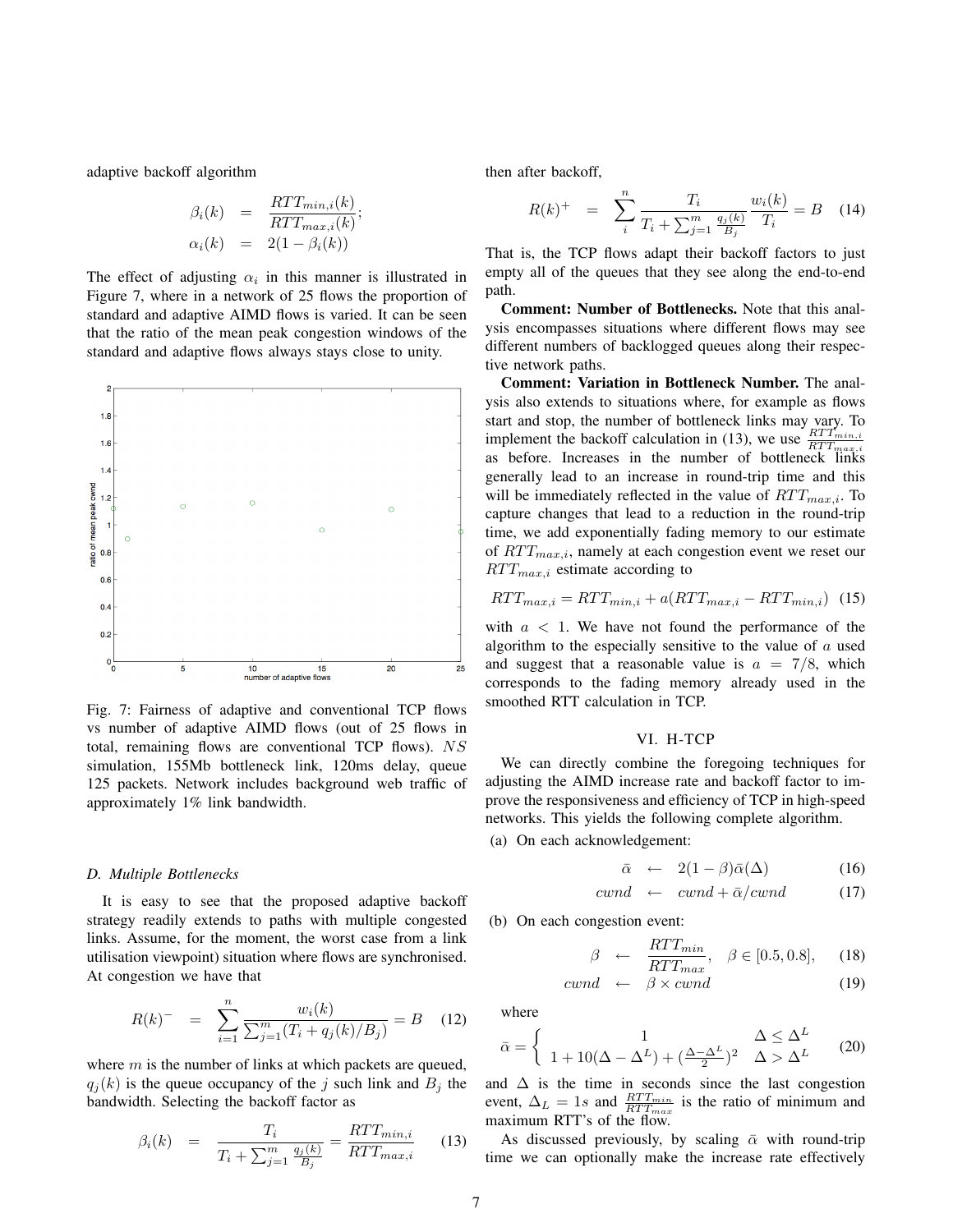invariant with round-trip time, in which case convergence time is also invariant with round-trip time. RTT unfairness between competing flows is also mitigated when RTT scaling is employed.

### VII. EXPERIMENTAL EVALUATION

It is well known that even small modifications to the basic TCP algorithm can have a large impact on network behaviour. Although insight from analysis can assist in developing new algorithms and avoiding known pitfalls, it is essential to carry out experimental tests to help us gain confidence in the correct operation of an algorithm. To this end, we have defined a collection of benchmark tests that exercise many of the major aspects of TCP congestion control behaviour.

As we have already discussed, the basic performance of any proposed congestion control algorithm, can be captured to some degree by evaluating its performance according to the following criteria; fairness (between like flows), friendliness (fairness with legacy TCP flows), efficiency (use of available network bandwidth) and flow responsiveness. Rather than trying to define a single metric to capture performance, our approach is to devise a number of tests to measure protocol behaviour according to the above criteria. In this context we use the behaviour of standard TCP as the baseline against which to assess the performance of any new protocol. Since the behaviour of TCP is known to be dependent on factors including queue provisioning, link bandwidth, round-trip time and difference in round-trip time (for competing flows) we evaluate the impact of these factors on performance. Number of flows is also known to be an important factor in TCP performance. Owing to space constraints, in this paper we only present results for two competing flows; our experience indicates that this is sufficient to highlight many issues of interest (RTT unfairness, convergence times, TCP friendliness etc). We have obtained similar results for  $> 2$  flows.

Although it is not our objective to evaluate and comment on other recent alternative high BDP protocol proposals, results are included for High-Speed TCP, Scalable TCP, BIC-TCP and FAST TCP to properly benchmark H-TCP.

# *A. Experimental Setup*

Our test network consists of six Linux Xeon 2.8HGz servers with PCI-X Intel Pro 1000 NICs and a similarly specified router running FreeBSD 4.8 and using DummyNet to emulate specified network propagation delays. The servers are specified to ensure that throughput is limited by network bandwidth rather than NIC performance. We use a Linux 2.6.6 kernel with web100 extensions. This baseline kernel includes implementations of High-Speed TCP and Scalable TCP. The kernel has been modified by us to implement the H-TCP algorithm and to import a beta release implementation of FAST TCP provided by Caltech and a release of Bic-TCP provided by the group at North Carolina<sup>9</sup>. Hence, all comparisons are carried out using a common network stack implementation to provide a level playing field for comparing congestion control algorithms.

It is known [10] that the efficiency of the existing network stack implementation, in particular the SACK processing overhead, becomes the main constraint on performance on large bandwidth-delay product paths. The network stack has therefore been modified to use a more efficient SACK processing algorithm with computation burden that scales with number of lost packets rather than with number of packets in flight. A number of features of the Linux implementation that are known to degrade performance in high-speed environments are also disabled (packets-in-flight limiting, partial rather than full undo). We use delayed acking and implement appropriate byte counting as per RFC 3465. For further details, see patches available at www.hamilton.ie/net/.

The reported measurements are averages taken over at least 5 test runs each of at least 10 minutes duration.

# *B. Flows with Same RTT*

We consider initially the case where all TCP flows operate the same congestion control algorithm, have the same roundtrip time and share a common bottleneck link. Although this is a simple test case, it provides a useful starting point for evaluating algorithm performance.

Under these conditions, we expect that competing flows will, on average, attain the same average throughput. Figure 8 plots measurements of the ratio of flow goodputs as the network propagation delay is varied from 16ms to 162ms. Results are shown for a 10Mbs bottleneck link and for a 250Mbs link, roughly corresponding to low-speed and highspeed network environments (similar results are obtained for other link speeds). In these plots the network buffers are sized at 20% of the BDP. We have also studied other buffer sizes, but space constraints limit what we can include and the 20% BDP results seem particularly relevant as high-speed paths commonly have relatively small queues. Under these conditions, the standard TCP congestion control algorithm consistently ensures that each flow achieves the same (to within less than 5%) average throughput. However, the measurements indicate that many of the proposed protocols exhibit substantial unfairness under the same conditions. While both FAST-TCP and Scalable-TCP display very large variations in fairness, BIC-TCP and HS-TCP also display significant levels of unfairness. Our purpose in this paper is not to analyse or explain the behaviour of these

<sup>&</sup>lt;sup>9</sup>We note that the implementation of Bic-TCP included in the standard Linux 2.6.6 kernel distribution is known [9] to be incorrect (this has subsequently been corrected). In our tests we use a corrected implementation based upon the original Linux patch developed by the BIC-TCP authors.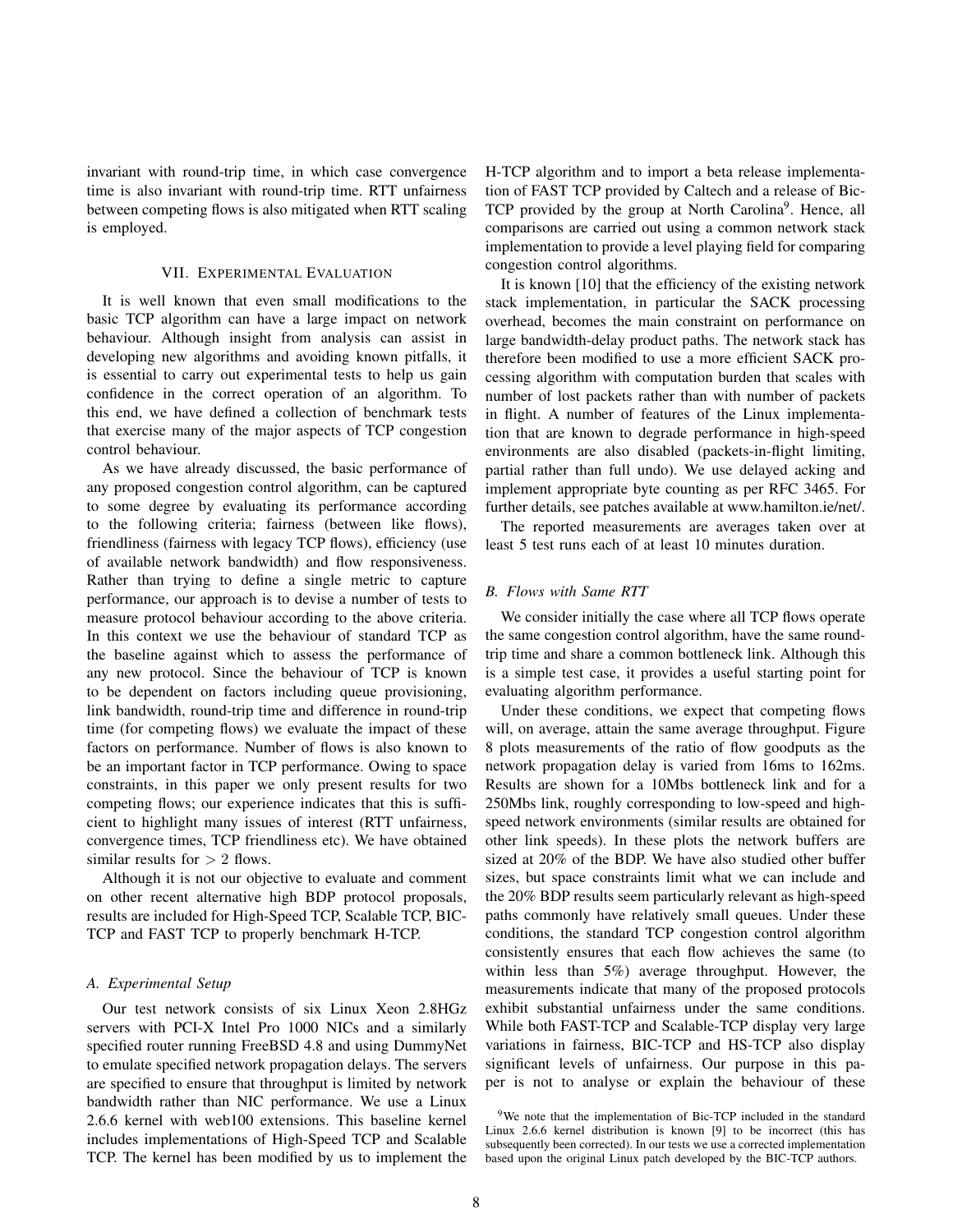algorithms. We note briefly, however, that Scalable TCP is a multiplicative-increase multiplicative-decrease algorithm and as such it is known that it may not to converge to fairness. The unfairness exhibited by HS-TCP and Bic-TCP is associated with slow convergence following startup of a second flow - the results presented are for 10 minute test runs and convergence times frequently exceed this duration. These HS-TCP results are consistent with the simulation results reported in [11] , while the slow convergence of Bic-TCP seems consistent with data on the Bic-TCP authors web site. Convergence times are discussed in more detail below.

The throughput efficiency of standard TCP depends upon the level of queue provisioning. When queues are sized at the bandwidth-delay product, queues do not empty following backoff of the AIMD algorithm and link utilisation is 100%. For smaller queue sizes the link utilisation decreases (as we are considering only two flows, statistical multiplexing effects are insignificant). Figure 9(a) plots measurements of aggregate goodput vs queue provisioning. The results shown are for two TCP flows in a network with 82ms propagation delay and 100Mbs bottleneck bandwidth (we obtain similar results for other network conditions). As a validation check, also plotted on Figure 9(a) is the efficiency for standard TCP predicted by  $NS$  simulations. It can be seen that the experimental and simulation throughputs are in good agreement. Note that data goodput is shown and hence the efficiency cannot exceed 94% owing to the ethernet framing and packet header overheads.

It can be seen that, as expected, for standard TCP the throughput efficiency falls as the queue size is reduced. While the theoretical analysis indicates a minimum throughput efficiency of 75% (or 70% when framing and header overheads are taken into account) when the queue size is zero, in practice it can be seen that the efficiency rapidly decreases as the queue size fall below around 3% of the BDP (or less than about 8% in the case of FAST TCP). Further investigation indicates that this is associated with microscale packet bursts (associated with ACK clocking and scheduling granularity within the end hosts) flooding the queue. All of the protocols proposed for high-speed networks achieve greater throughput efficiency than standard TCP, with H-TCP attaining the maximum achievable throughput for queue sizes above 25% BDP in line with the analysis in Section V-B.

Another issue related to throughput efficiency is the packet loss overhead generated by a congestion control algorithm. Since TCP is a reliable transport protocol, packet losses result in the retransmission of the packets concerned. Trivially, an algorithm can attain maximum throughput by sufficiently overloading the network but this is unacceptable if it entails unduly high packet loss rates. Figure 9(b) shows the measured packet retransmission overhead versus queue provisioning. With the notable exception of FAST-TCP, it can be seen that as expected the new protocols behave similarly and uniformly carry a greater overhead than standard TCP. The packet loss overhead of FAST-TCP is observed to be strongly dependent on queue provisioning: with small queues FAST-TCP has the largest overhead, while for large queues FAST-TCP has smallest overhead.



Fig. 9: Throughput and packet loss overhead vs queue provisioning (as a proportion of the bandwidth-delay product) for two TCP flows. Both flows have end-to-end round-trip propagation delays of 82ms and the bottleneck bandwidth is 100Mb/s; BDP is 683 packets.. Throughput measured is data payload and excludes ethernet framing and TCP/IP header overhead; maximum achievable data throughput is therefore 94% link bandwidth.

Figure 10 shows measurements of the convergence time following startup of a second flow. The convergence time is plotted versus path propagation delay (both flows have the same propagation delay in this experiment) and results are presented for link rates of 10Mb/s and 250Mb/s. It can be seen that HS-TCP, Bic-TCP ans Scalable TCP exhibit slow convergence, in line with the discussion in Section 2 above. The convergence time of H-TCP remains essentially constant at 25s for round-trip times above 40ms and this reflects the use of RTT scaling of the increase function. Convergence times are faster for smaller RTT's owing to the [0.5,10] clamp on RTT scaling used in these tests (these clamp values are used only to illustrate the impact of clamping).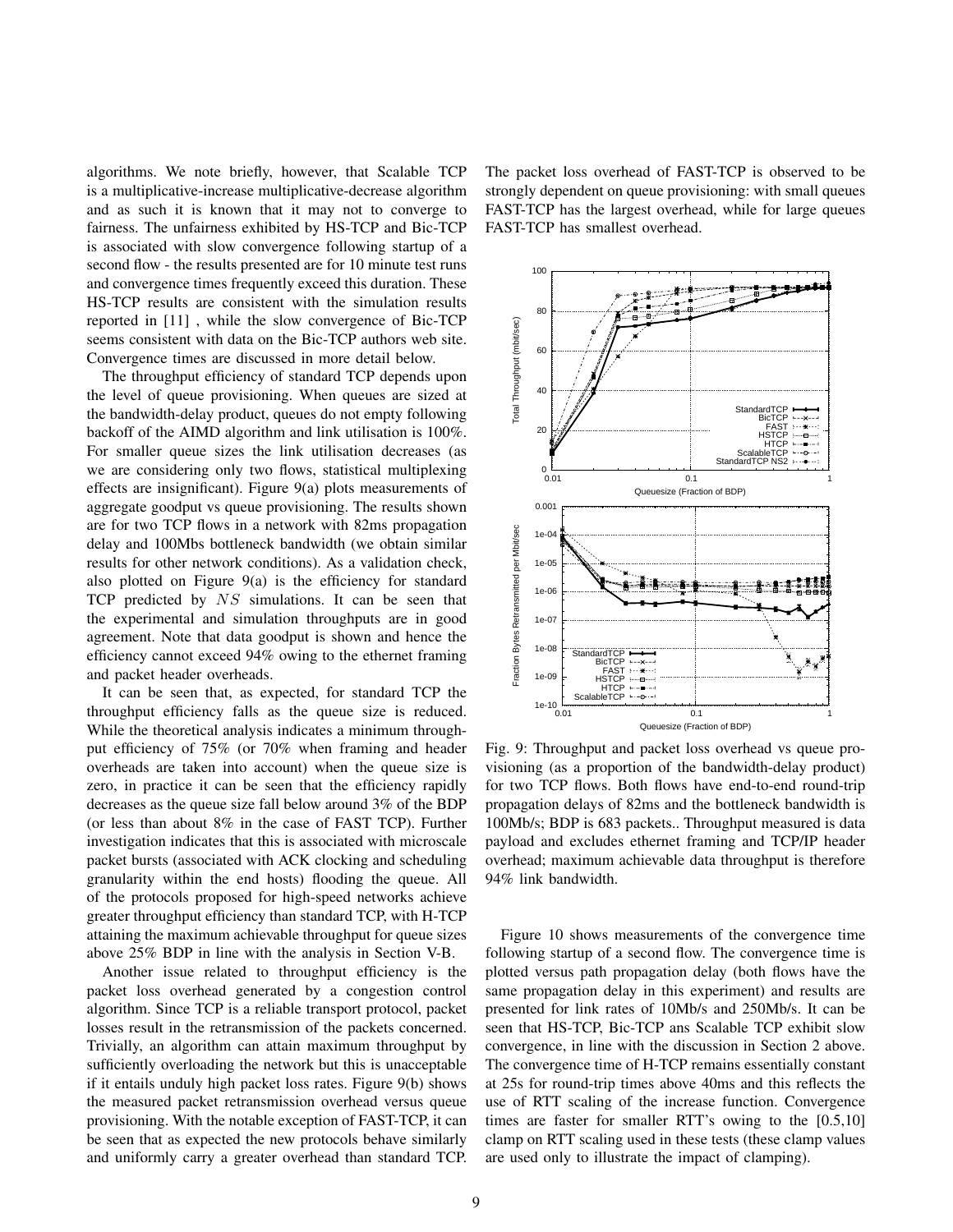

Fig. 8: Ratio of throughputs of two flows under symmetric conditions (same propagation delay, shared bottleneck link, same congestion control algorithm) as path propagation delay is varied. Results are shown for 10Mbit/sec and 250Mbit/sec bottleneck bandwidths. The bottleneck queue size is 20% BDP. Observe that while standard TCP and H-TCP are essentially fair (the competing flows achieve, to within 5%, the same average throughput) under these conditions.

## *C. Flows with Different RTT*

The manner in which competing TCP flows interact with each other is known to depend on their round-trip times. In particular, flows with shorter round-trip times are able to gain greater throughput than those with longer roundtrip times. In this section we present measurements obtained with competing flows operating the same congestion control algorithm but having different round-trip times.

Figure 11 plots measurements of the ratio of the goodputs of two flows as the network propagation delay of the second flow is varied from 16ms to 162ms (the delay of the first flow is held constant at 162ms). Results are shown for a 10Mbs bottleneck link and for a 250Mbs link.

Comment: As a validation check, also plotted on Figure 11 are the throughputs for standard TCP predicted by the theoretical analysis in [7]. Namely, the throughput given by

the expression

$$
\bar{u_i} = \frac{\alpha}{\lambda_i T_i (1 - \beta))}
$$
\n(21)

where  $\alpha$  and  $\beta$  are the AIMD increase and decrease parameters (having values of 1 and 0.5, respectively, for standard TCP),  $T_i$  is the round-trip time of flow i,  $\lambda_i$  is the synchronisation factor i.e. the proportion of network congestion events at which the flow  $i$  experiences a packet drop and backs off its *cwnd* ( $\lambda_i$  is estimated from the measured cwnd time histories). It can be seen that the experimental and theoretical throughputs are in good agreement.

With the exception of H-TCP it can be seen from Figure 11 that all of the new proposals exhibit significantly greater RTT unfairness than standard TCP. The degree of unfairness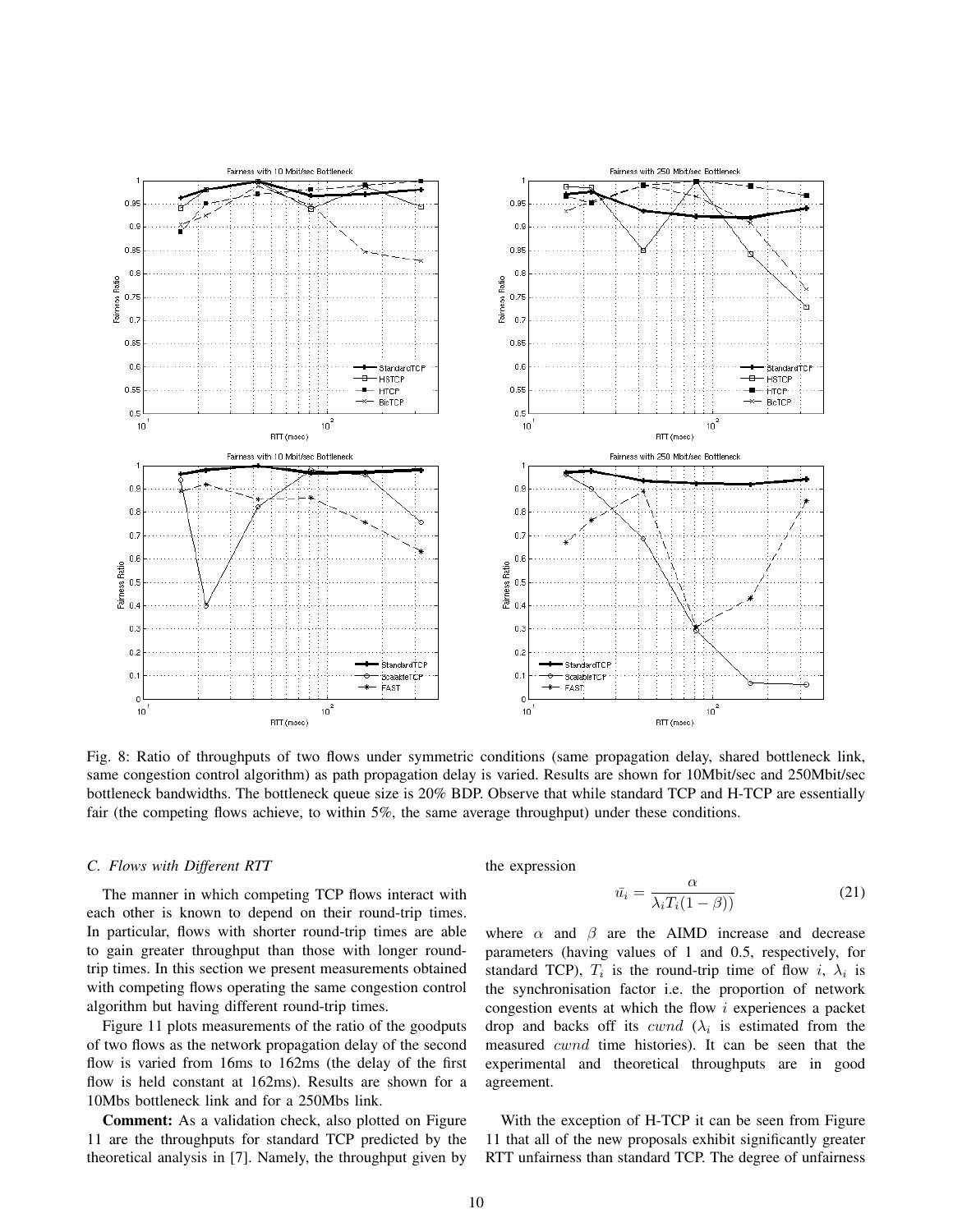

Fig. 10: 80% Mean 80% convergence time following startup of a second flow. Results are shown for 10Mbit/sec (top) and 250Mbit/sec (bottom) bottleneck bandwidths. Both flows have same RTT. Queue size is 20% BDP. Missing points along the ordinate axis indicate that the flows did not converge to within the 80% fairness ratio over the 10 minute duration of the test – this is especially evident with Scalable-TCP and standard TCP for long delays at 250Mb/sec.

can be nearly an order of magnitude greater than that with standard TCP and is such that long round-trip time flows may be essentially starved of bandwidth. With regard to HS-TCP, these RTT unfairness measurements are in line with results reported elsewhere [4] and can be understood by noting that the unfairness in standard AIMD associated with flows having different RTTs is amplified in HS-TCP by the adjustment of the AIMD increase parameter as a function of cwnd. The RTT unfairness between competing H-TCP flows is somewhat less than that of standard TCP owing to the RTT scaling used (without RTT scaling the measured RTT unfairness is very similar to that of standard TCP).

## *D. TCP Friendliness*

In high-speed network conditions where legacy TCP flows are unable to make efficient use of the available bandwidth, we assume that a degree of unfairness is permitted. However,



Fig. 11: Ratio of throughputs of two competing flows as the propagation delay of the second flow is varied. Results are shown for 10Mbit/sec (top) and 250Mbit/sec (bottom) bottleneck bandwidths. Flow 1 has RTT of 162ms, the RTT of Flow 2 is marked on the x-axis of the plots. Queue size is 20% BDP.

it is important that modifications to the TCP congestion control algorithm do not lead to an excessive level of unfairness when operating in a heterogeneous environment that includes legacy TCP flows. Figure 12 plots measurements for two competing flows where one flow is standard TCP and the second uses a modified congestion control algorithm. It can be seen that Scalable TCP and FAST TCP exhibit the greatest degree of unfairness in both low and high-speed conditions.

# *E. Scope of our results*

Our principal consideration in this paper is networks that employ drop-tail queueing as this is prevalent in current networks. The experimental results that we have presented are for a number of precisely defined network scenarios. Clearly, these results do not amount to proof of the correct operation of any algorithm studied. However, we argue that such tests are nevertheless useful as a screening tool that is both systematic and provides useful insight. The tests used are, for example, sufficient to reveal many of the issues already known to affect recent TCP proposals.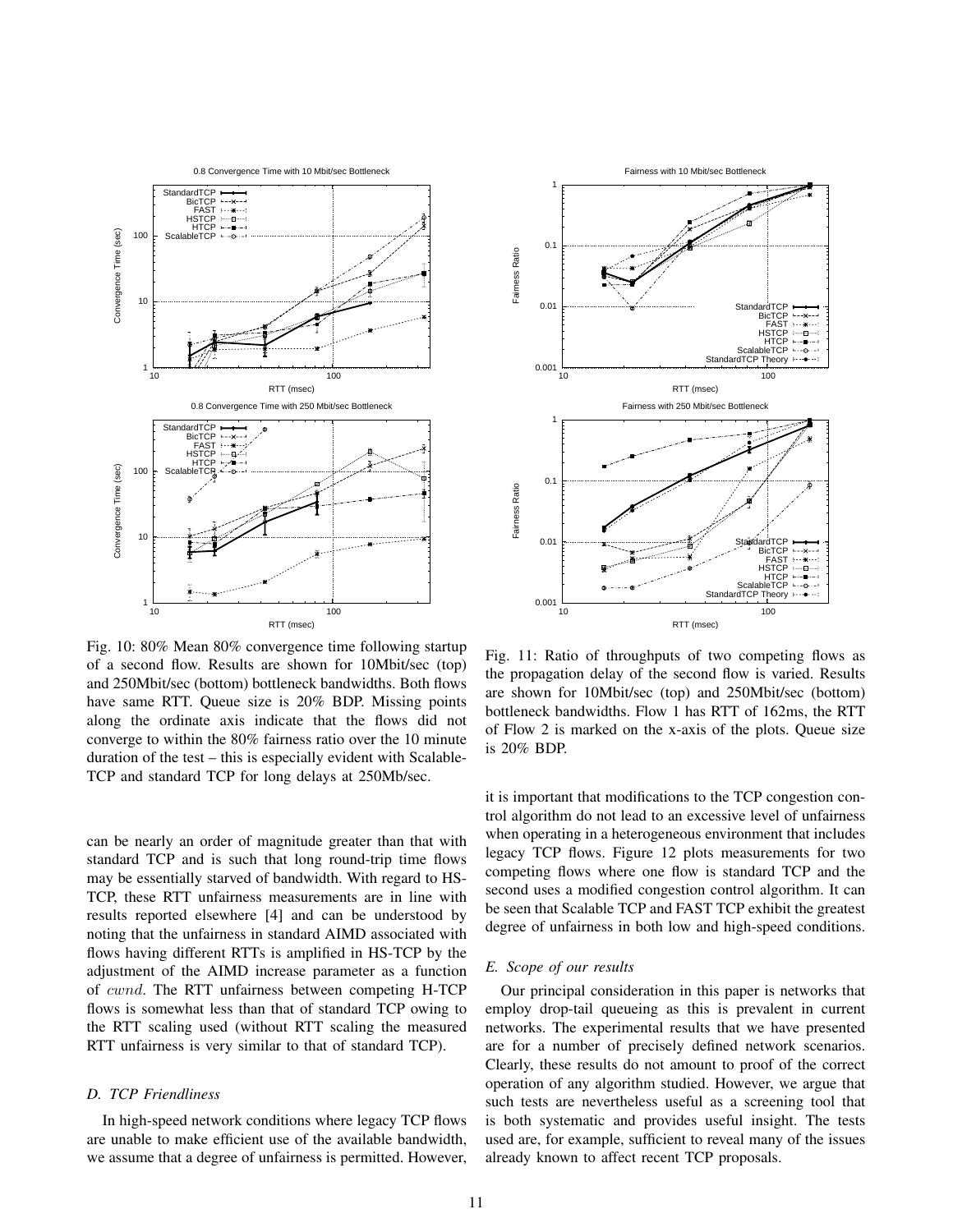

Fig. 12: Ratio of throughputs of competing New-TCP and standard TCP flows as path propagation delay is varied. Results are shown for 10Mbit/sec (top) and 250Mbit/sec (bottom) bottleneck bandwidths. Both flows have the same RTT. Queue size is 20% BDP.

With regard to H-TCP, our experimental measurements do seem to be consistent with the analysis presented in earlier sections and therefore provides a degree of confidence in the viability of the proposed approach. We argue that the results presented justify further testing of the H-TCP framework, in particular wider testing in live network environments. We have already carried out initial tests over production paths between Dublin (Ireland), CERN (Geneva, Switzerland), Starlight (Chicago) and SLAC (California). However, these results are for a single flow and it is clear from our lab tests that it is important to perform tests between a number of competing flows as it is only under these conditions that issues such as fairness, RTT unfairness, friendliness and responsiveness can be studied. In cooperation with other groups we are currently working on creating a suitable infrastructure with multiple servers at multiple sites that would allow such tests.

### VIII. RELATED WORK

H-TCP is derived from the basic TCP algorithm by modifying the manner in which a flow's window variable increases between congestion events, and by modifying the manner in which flows backoff at congestion events. Both of these borrow heavily from concepts that have been explored extensively in the TCP-literature.

We have already mentioned that several competing congestion control protocols, BIC-TCP, Scalable TCP, and HS-TCP, move from a linear additive increase law to a nonlinear additive increase law. Some of these protocols also employ RTT-scaling to mitigate the extreme effect of RTTunfairness that arises in large BDP networks. The novelty in our approach is that H-TCP's increase law is designed to maintain symmetry in the manner in which competing flows acquire available bandwidth by increasing the additive increase rate as a function of the time since the last backoff.

Similarly, the idea of modifying the TCP congestion control to improve throughput efficiency is not new and dates back at least to the work of Brakmo *et al* on TCP Vegas [12]. In TCP Vegas, and more recently FAST TCP [3], the TCP transmission rate is adapted in response to changes in roundtrip delay with the aim of maintaining queue occupancy at a small, but non-zero, value thereby improving link utilisation while also avoiding the packet drops associated with the probing action of AIMD congestion control. This is a paradigm change in congestion control with a shift from use of packet drops as an indicator of congestion to use of delay as a congestion indicator. In the present paper we are seek instead to stay within the well tested AIMD paradigm. In the context of wireless networks and error-prone links (so-called "leaky dynamic pipes"), Gerla *et al* [13] consider a TCP variant denoted TCP-Westwood that proposes modifying the AIMD backoff factor based on an on-line estimate of the bandwidth available on a path. However, the strategy presented in the present paper differs from TCP-Westwood not only in the manner in which the AIMD backoff factor is adjusted (e.g. we make no attempt to estimate the per-flow packet rate of the bottleneck link and our adaptation scheme does not require complex adaptive filtering strategies) but also in our adjustment of the AIMD increase parameter according to  $\alpha_i = 2(1 - \beta_i)$  in order to maintain network fairness and friendliness.

## IX. CONCLUSIONS

In this paper we have considered the problem of designing a congestion control protocol that is suitable for deployment in high-speed and long distance networks. The main contribution of our work is to consider this problem from the point of view of a number of basic constraints that must be satisfied by any new protocol. Arising from these considerations, we suggest a new high speed protocol, H-TCP. Results from an experimental testbed are given to demonstrate the efficacy of H-TCP and to compare its performance with competing proposals.

One of our objectives in writing this paper is to initiate a discussion as to what constitutes a good congestion control